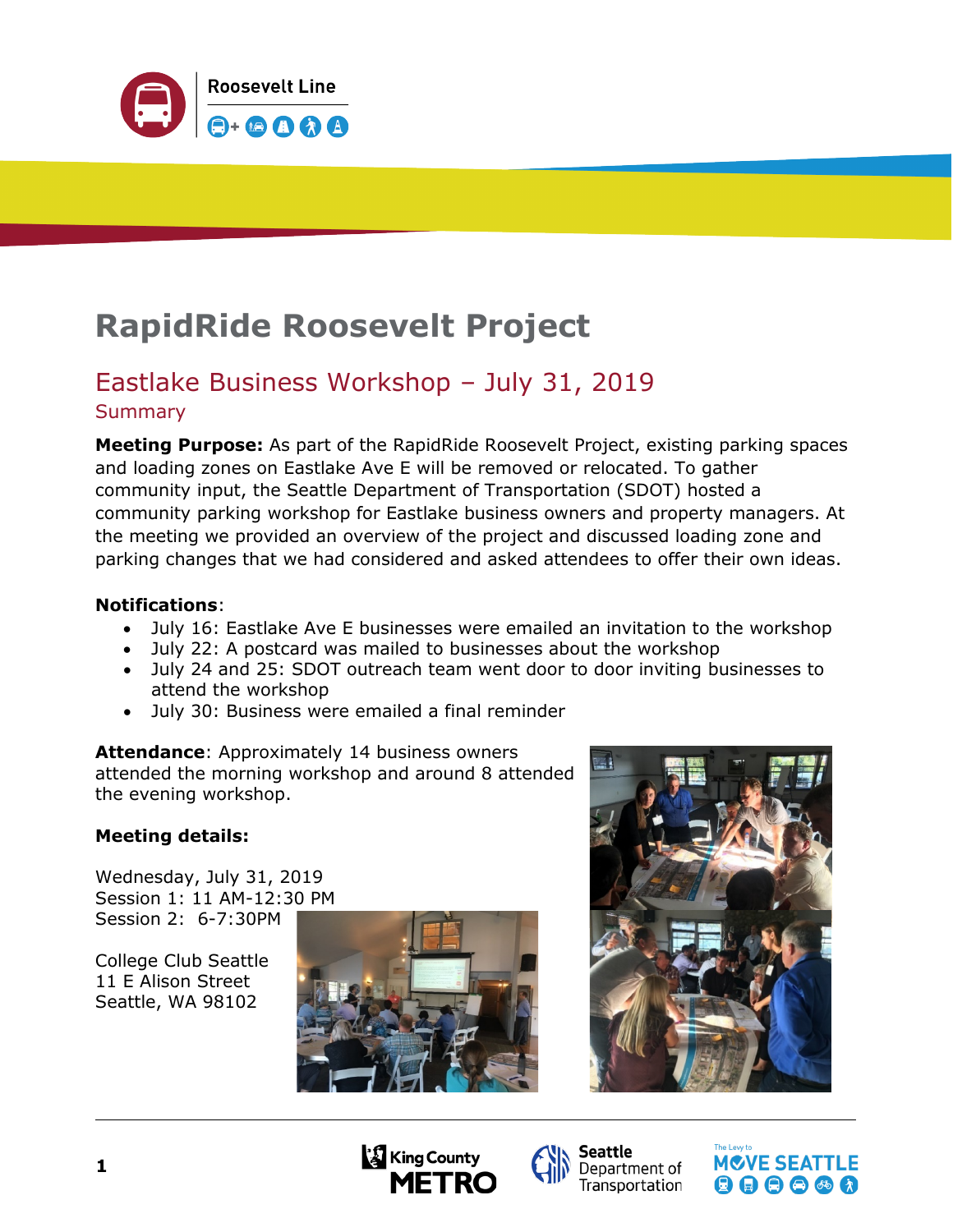

# Meeting Format

| <b>AM Session</b> |                                                                                                                                                                                                                                                                                                                                                                                                                                                                                                               |
|-------------------|---------------------------------------------------------------------------------------------------------------------------------------------------------------------------------------------------------------------------------------------------------------------------------------------------------------------------------------------------------------------------------------------------------------------------------------------------------------------------------------------------------------|
| 11:00-11:10 AM    | Welcome and agenda overview<br>Penny Mabie, facilitator, EnviroIssues                                                                                                                                                                                                                                                                                                                                                                                                                                         |
| 11:10-11:15 AM    | Project overview<br>Garth Merrill, Project Manager, SDOT                                                                                                                                                                                                                                                                                                                                                                                                                                                      |
| 11:15-11:20 AM    | Parking and access overview<br>Mary Catherine Snyder, Parking Strategic Advisor, SDOT                                                                                                                                                                                                                                                                                                                                                                                                                         |
| 11:20-11:30 AM    | <b>Clarifying Questions</b><br>All                                                                                                                                                                                                                                                                                                                                                                                                                                                                            |
| 11:30 AM-12:20 PM | Strategy review and discussion<br>Strategy 1: Loading zone relocation, other curb space updates<br>Mary Catherine Snyder, Parking Strategic Advisor, SDOT<br>Strategy 2: Access to transportation options<br>Ann Sutphin, Strategic Advisor, Transit & Mobility Division,<br><b>SDOT</b><br>Strategy 3: Shared parking facilities<br>Mary Catherine Snyder, Parking Strategic Advisor, SDOT<br>Strategy 4: Restricted Parking Zones (RPZ) 8 updates<br>Mary Catherine Snyder, Parking Strategic Advisor, SDOT |
| 12:20-12:30PM     | Wrap up and next steps<br>Penny Mabie, facilitator, EnviroIssues                                                                                                                                                                                                                                                                                                                                                                                                                                              |
| <b>PM Session</b> |                                                                                                                                                                                                                                                                                                                                                                                                                                                                                                               |
| 6:00-6:10 PM      | Welcome and agenda overview<br>Penny Mabie, facilitator, EnviroIssues                                                                                                                                                                                                                                                                                                                                                                                                                                         |
| 6:10-6:15 PM      | Project overview<br>Garth Merrill, Project Manager, SDOT                                                                                                                                                                                                                                                                                                                                                                                                                                                      |
| 6:15-6:20 PM      | Parking and access overview<br>Mary Catherine Snyder, Parking Strategic Advisor, SDOT                                                                                                                                                                                                                                                                                                                                                                                                                         |
| 6:20-6:30 PM      | <b>Clarifying Questions</b><br>All                                                                                                                                                                                                                                                                                                                                                                                                                                                                            |
| 6:30-7:20 PM      | Strategy review and discussion                                                                                                                                                                                                                                                                                                                                                                                                                                                                                |





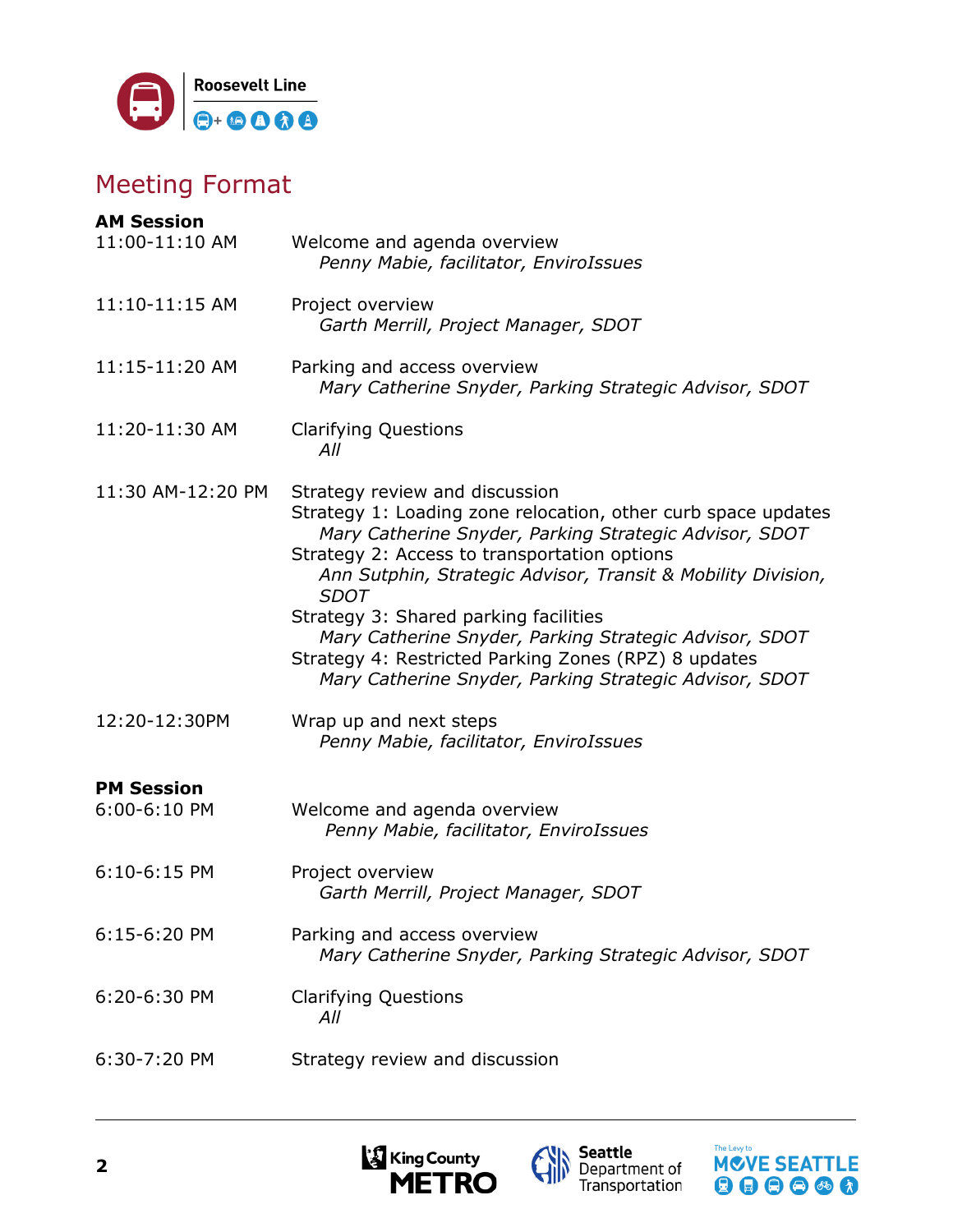

Strategy 1: Loading zone relocation, other curb space updates *Mary Catherine Snyder, Parking Strategic Advisor, SDOT* Strategy 2: Access to transportation options *Ann Sutphin, Strategic Advisor, Transit & Mobility Division, SDOT* Strategy 3: Shared parking facilities *Mary Catherine Snyder, Parking Strategic Advisor, SDOT* Strategy 4: Restricted Parking Zones (RPZ) 8 updates *Mary Catherine Snyder, Parking Strategic Advisor, SDOT* 7:20-7:30 PM Wrap-up and next steps

# Clarifying Questions

#### **Questions asked by community members prior to small group breakouts**

1. How is a delivery truck going to unload to restaurants with the protected bike lane?

*Penny Mabie, facilitator, EnviroIssues*

A. There will no longer be truck load zones on Eastlake Ave E. Instead delivery and passenger pick ups and drop offs will need to unload from side streets and alleys as outlined in the potential load zones.

- 2. How is this project taking into account emergency vehicle access?
	- A. Part of the preliminary design is working to accommodate emergency vehicles, which includes maintaining the two-way left-turn lane for safety and emergency vehicles. We will coordinate with emergency service providers to ensure access.
- 3. Is SDOT aware of and coordinating with the other projects in the area on the loss of parking?
	- A. Yes, we are coordinating with WSDOT.
- 4. Is this project and the removal of parking a done deal?
	- A. We are moving forward with a protected bicycle lane on Eastlake Ave E, which necessitates removal of parking. Based on community feedback, we evaluated alternative bicycle routes on Eastlake Ave E to best meet the project purpose and needs. One big question we considered when evaluating the alternatives is, "What is the parking impact to the corridor?" All of the routes affected parking. The need for this protected bicycle lane is also reflected in the Bicycle Master Plan, and the project design has been approved by City Council in 2017 as the Locally Preferred Alternative. We've identified strategies to



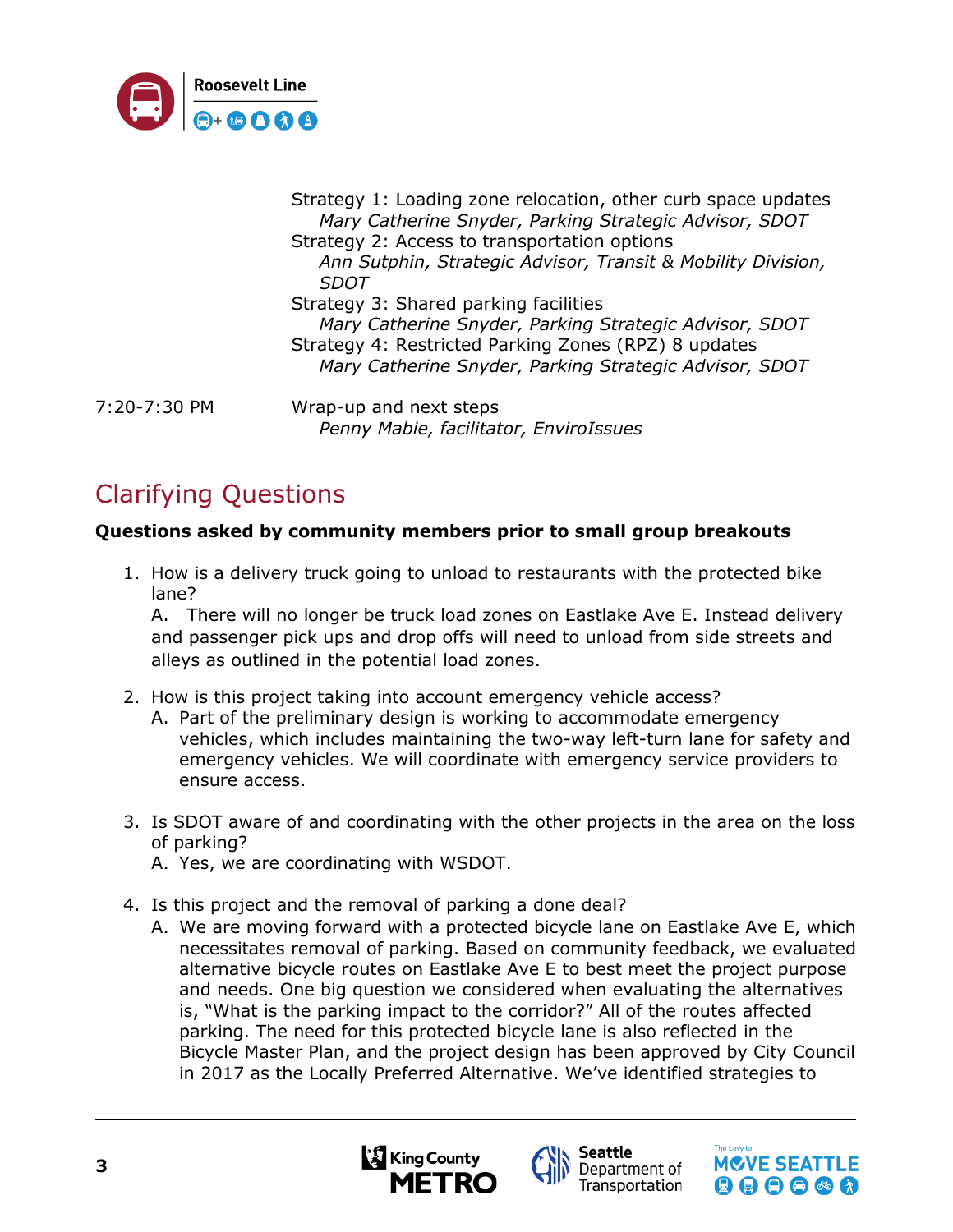

help with the loss of parking. For example, discussing the load zones later in the workshop is an opportunity for you to provide input.

- 5. Where are people going to park? Have you thought about the financial impacts? A. We are going to talk about parking strategies later in the workshop.
- 6. What is your proposal for where all of the cars will go?
	- A. We have heard that as a concern. We have four strategies to look at parking changes, and want to give you the opportunity tonight to look at, and provide feedback on, how these strategies could be implemented.
- 7. When the community initially communicated support for the medians, we didn't realize that meant losing all our parking. Can SDOT come back to the community and ask if we would rather have parking or landscaped medians?
	- A. We can discuss the planted medians and the two-way left turn. Although, if we had a configuration without a two-way left turn, the concern becomes access to businesses and emergency vehicle response. With the narrow corridor here, the two-way left-turn maximizes access to both sides of the street.
- 8. What is the definition of curbspace? How is curbspace going to benefit businesses?
	- A. Curbspace is a way to describe how we use the space along the curb. The Eastlake Ave E curbspace is currently designated as parking and loading, and in the future will be used for the protected bicycle lane.
- 9. How are residents and customers with mobility issues going to access the community?
	- A. As part of the workshop activity, we have proposed maps to look at access for customers with mobility needs for your review and comment.
- 10. How can the city do a massive parking study, and completely ignore the parking taken by WSDOT?
	- A. Data for the parking study was collectedin 2018. While the data in these studies does not specifically include the more recent impacts to the loss of parking, it still shows there's high parking utilization in the neighborhood.
- 11. Is SDOT taking into account the upzoning of buildings without any additional parking?
	- A. Yes. One of the strategies we'll discuss in the workshop is Restricted Parking Zone (RPZ) 8, and how we can update the zone to better work for everyone.





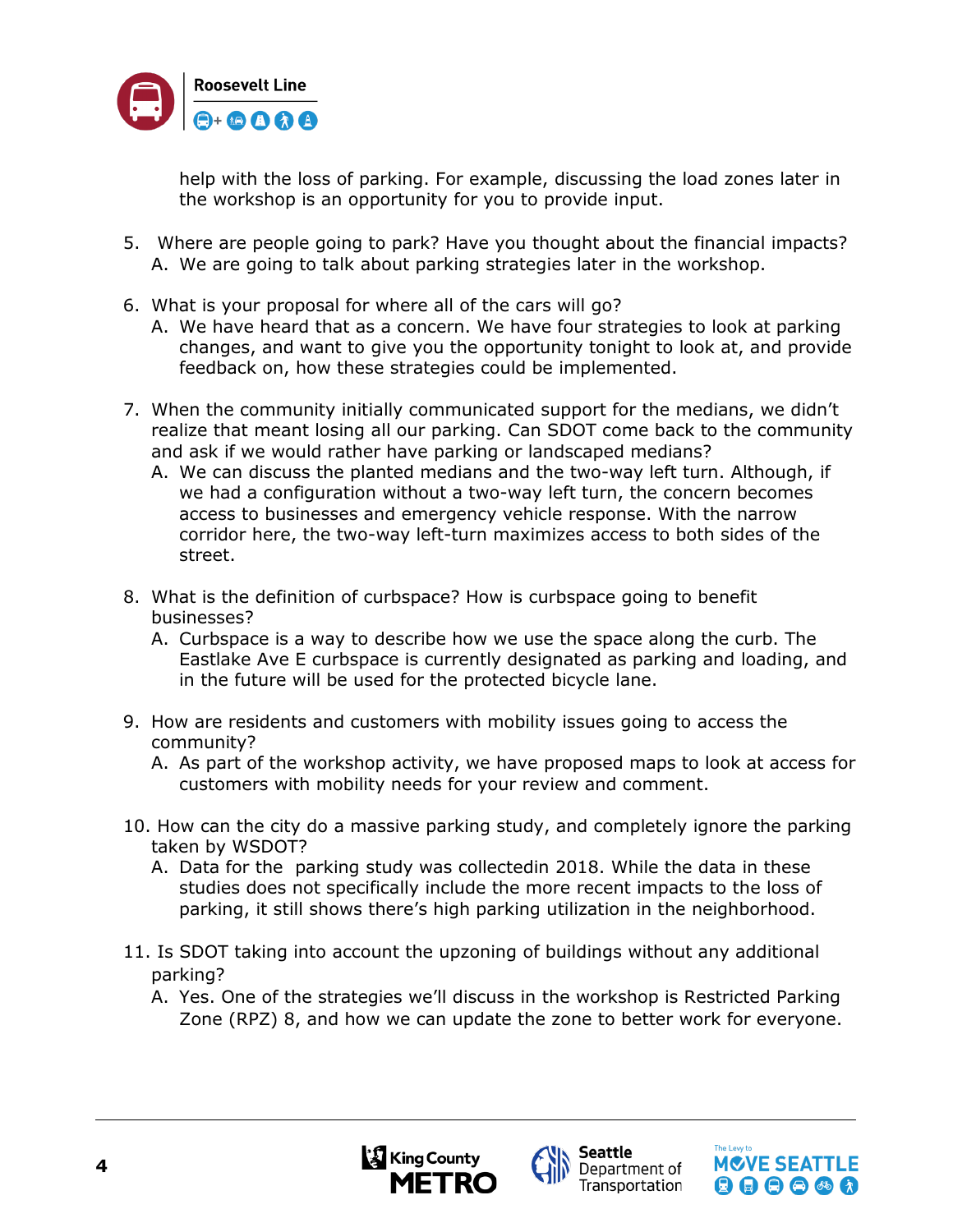

- 12. How will the project not put Eastlake businesses out of business the way installing a protected bicycle lane on Roosevelt Way NE did?
	- A. The Eastlake community has asked several times for an "after" data study on Roosevelt Way NE so we've connected with that project team and others, but an after study doesn't exist. However, even if a study were conducted, it would be difficult to clearly identify a cause and effect relationship between installing protected bicycle lanes and removing parking leading to businesses shutting down. There are many factors that could cause a turnover of businesses, such as changes to rent, the new Sound Transit station going in near Roosevelt Way NE, and increased development.
- 13. Why is the protected bike lane so large? Is the buffer a physical curb?
	- A. The buffer is sized to ensure safety between the different modes of transportation. We are in the early design phase right now, so what the buffer will physically look like is still being determined, but we anticipate there will be some type of physical barrier. The bicycle lane will be against the curb side and then there will be a 3-foot buffer between the person riding a bike and people driving cars, trucks and buses on Eastlake Ave E.
- 14. Will the bus stop traffic in that lane?
	- A. The bus will make in-lane stops. However, the RapidRide upgrades from this project like all-door boarding and off-board payment will speed up stops, so there will be minimal impact on the flow of traffic.
- 15. Will there be dedicated signals for bicyclists?
	- A. We have not specifically designed the bicycle signals yet but will do so later in the process. It is possible there will be dedicated signals for bicyclists at priority intersections.
- 16. How many bicycles use the corridor?
	- A. We collected data in May 2018, during peak hours there are 120 bicycles/hour which translates to 2 bikes a minute. All of this information can be found in the bicycle [evaluation.](https://www.seattle.gov/Documents/Departments/SDOT/TransitProgram/RapidRide/Roosevelt/RapidRideRoosevelt_Eastlake_Bicycle_Facility_Evaluation.pdf)
- 17. Will Route 49 be impacted by this project?
	- A. No, Route 49, which goes over the University Bridge and southbound on Harvard, will not be impacted by this project.
- 18. You state that the corridor will see a reduction of travel time up to 17 minutes. Can you explain how much of that 17 minutes is within Eastlake? A. The original analysis didn't break this down by subsection. However, we expect that much of the savings will be around Fairview because we're widening the street to support a transit only lane that's shared by the buses and streetcar.





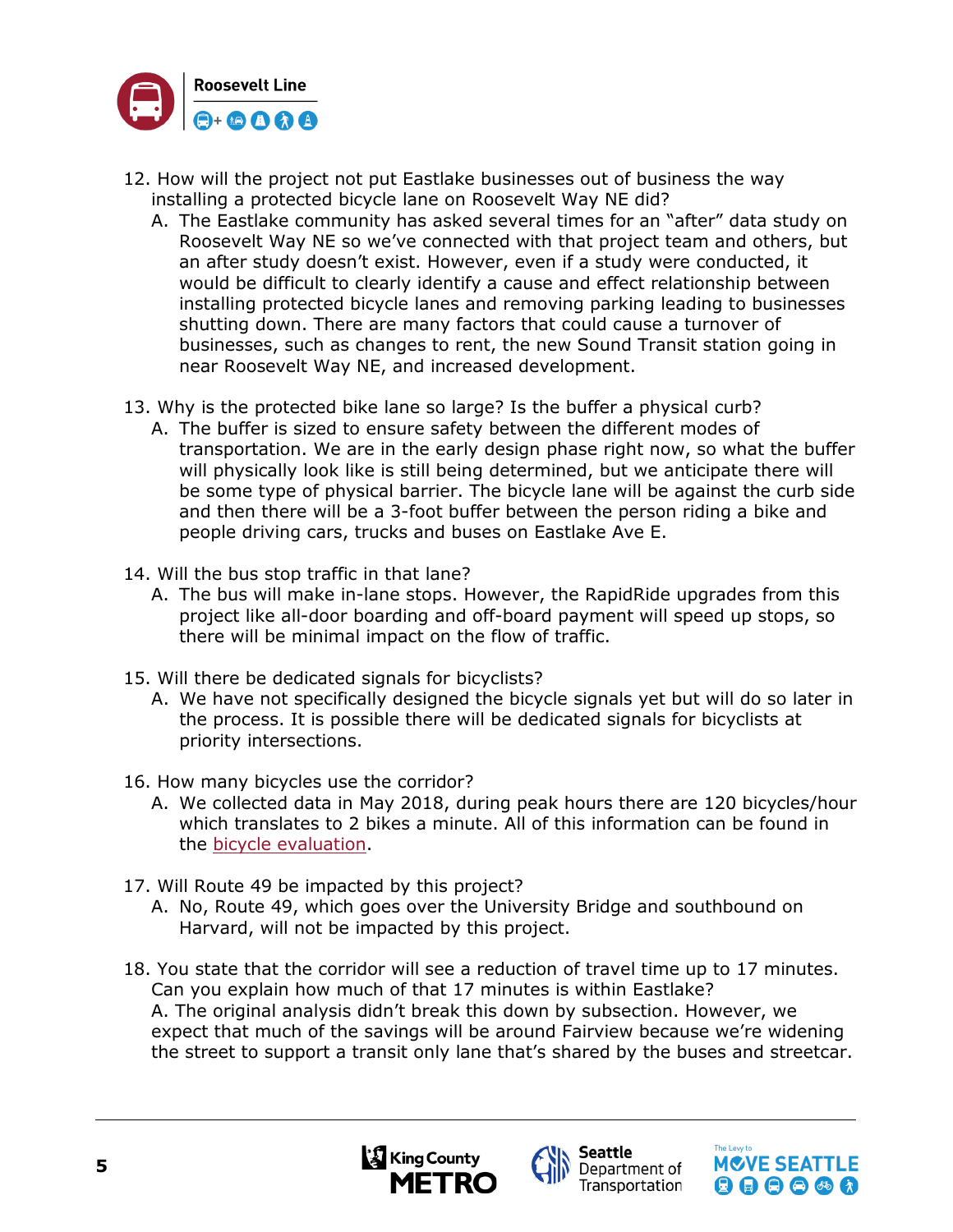

19. How many cars per hour travel on Eastlake Ave E? A. We'll find that information for you.

## Proposed Parking and Access Strategies

#### **Small group discussion feedback from attendees:**

*Note – feedback provided below is lightly edited for clarity, but otherwise shared as provided by meeting attendees. Identifying information has been removed.*

### **Strategy 1: Loading zone relocation, other curb space updates**

- A lot of people use the general curbside parking as load zones.
- We have many daily deliveries who mainly park their trucks in front as they unload quickly.
- People carrying packages, customers, and mail carriers need safe alternatives.
- Need to look at the future of Eastlake development and see how to make access viable to businesses.
- We don't want any large articulated or semi-trucks on side streets.
- Deliveries currently load and unload in the alleys and center turn lane. When the alley is congested, garbage trucks use the loading zones.
- All trash pickup is done on Eastlake Ave E; the trash company has keys to roll-up doors.
- Current load zones are often used as parking, particularly for ADA access.

#### *Location Specific Comments:*

- The proposed loading zone uphill on Lynn Street does not work for Eastlake Coffee Café. It is not realistic to think that many suppliers for our business and others (Eastlake Market, Zoo Tavern, 14 Carrot, etc.) will all share that one spot and unload uphill. We need some spots on the main street that are more convenient. Most deliveries are done early in the morning. Also, we need parking for customers.
- West of Louisa Street on the south side of the street (UPS, Post Office, Amazon, FedEx).
- Deliveries currently unload to Adaptive Biotechnologies at the loading dock under the building and sometimes on Fairview Ave.
- Serafina currently unloads in the alley between Eastlake Ave and Yale off of E. Boston. The proposed load zones work for this location, they need deliveries 9am-2pm.
- Eastlake/Louisa Building currently uses NW Louisa to load and unload. The proposed loading zones will not work because they remove 2 parking spaces to be replaced with 2 loading zones. Do not need additional loading zones on Louisa.





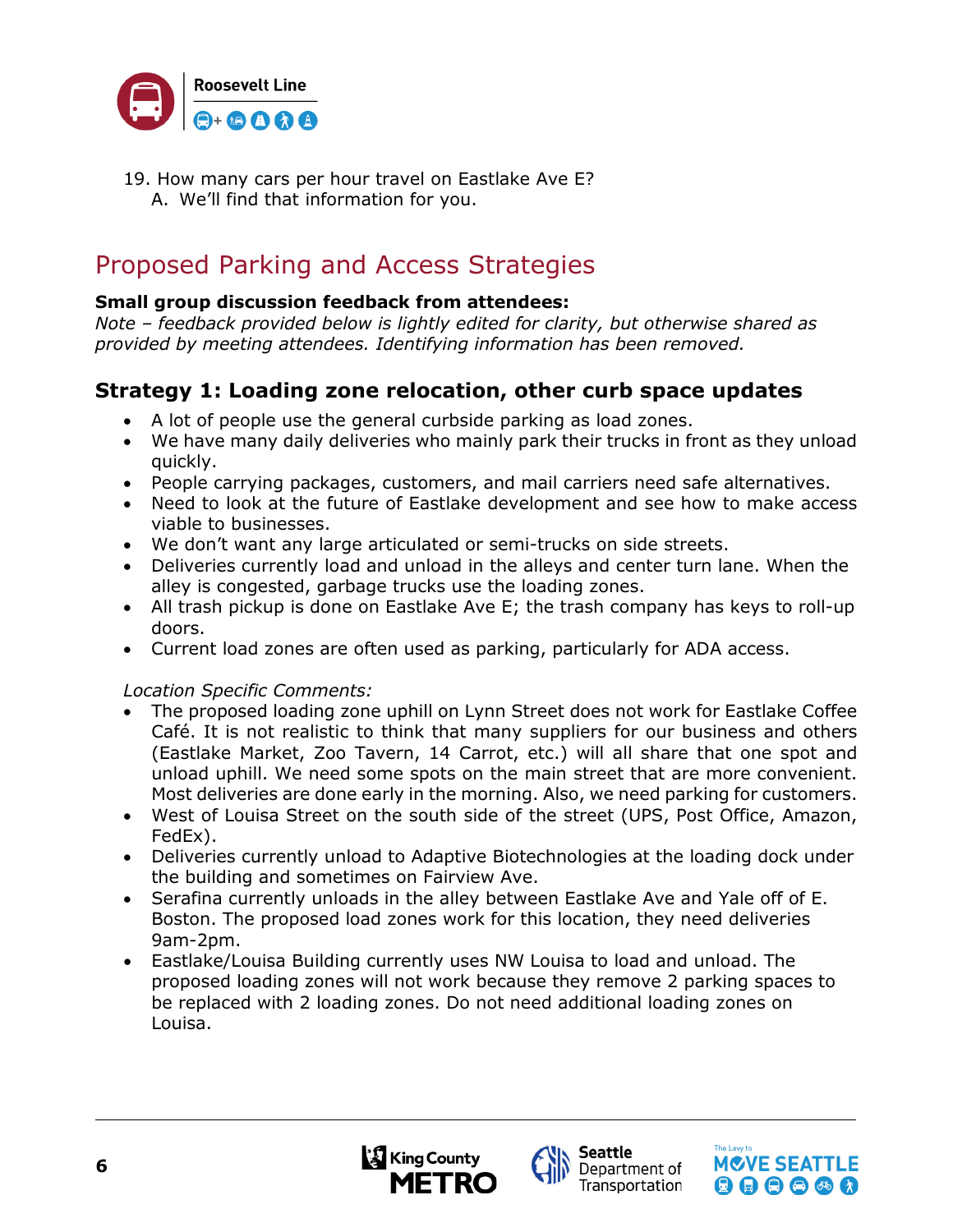

- Clients need to be able to park for their psychotherapy appointments. It is already stressful for clients to travel to and from their appointments. Need parking for one-hour appointments.
- Move the load zone on E Alison to the west side street and use some of WSDOT's property to widen the road.

#### *Questions:*

- What are the laws for loading in the center lane?
- How are you anticipating the impacts of not requiring parking for new buildings?
- How should Serafina access parking after 5 PM? Who has private parking?

#### **Strategy 2: Access to transportation demand management**

- Orca cards don't matter for packages.
- Many people drive to work. Most do not take the bus because they drive from out of town.
- Many people from all over the region access the Eastlake community shops.
- People come from too far to use mass transit.
- Convenience (i.e. length of ride,  $#$  of transfers) is the primary barrier to using transit.
- Consider access of customers and employees coming from outside of Seattle
- Stipend for using rideshare to get to work (i.e.  $\sim$ \$120 month).
- Providing locker rooms and space to promote bike use and community.
- Incentivize Orca cards include it in job descriptions for new job postings.
- Valet services after 5 PM.

### **Strategy 3: Shared parking**

- App for parking spaces.
- Concern about costs.
- Customers won't use.
- Concern about security, garages that are already open are more likely to be interested in this. Vandalism and safety are concerns.
- HOA's may need to approve shared parking.
- Potential locations:
	- o Merrill Building; the garage was historically empty because they charged for parking.
	- o Open garage on the corner of Lynn and Fairview
- Some parking garages require a key fob, which complicates shared parking.
- A property manager said their residents and businesses have explored shared parking and that they'd be happy to use it but are unwilling to offer their own parking as a shared option.

*Questions:*





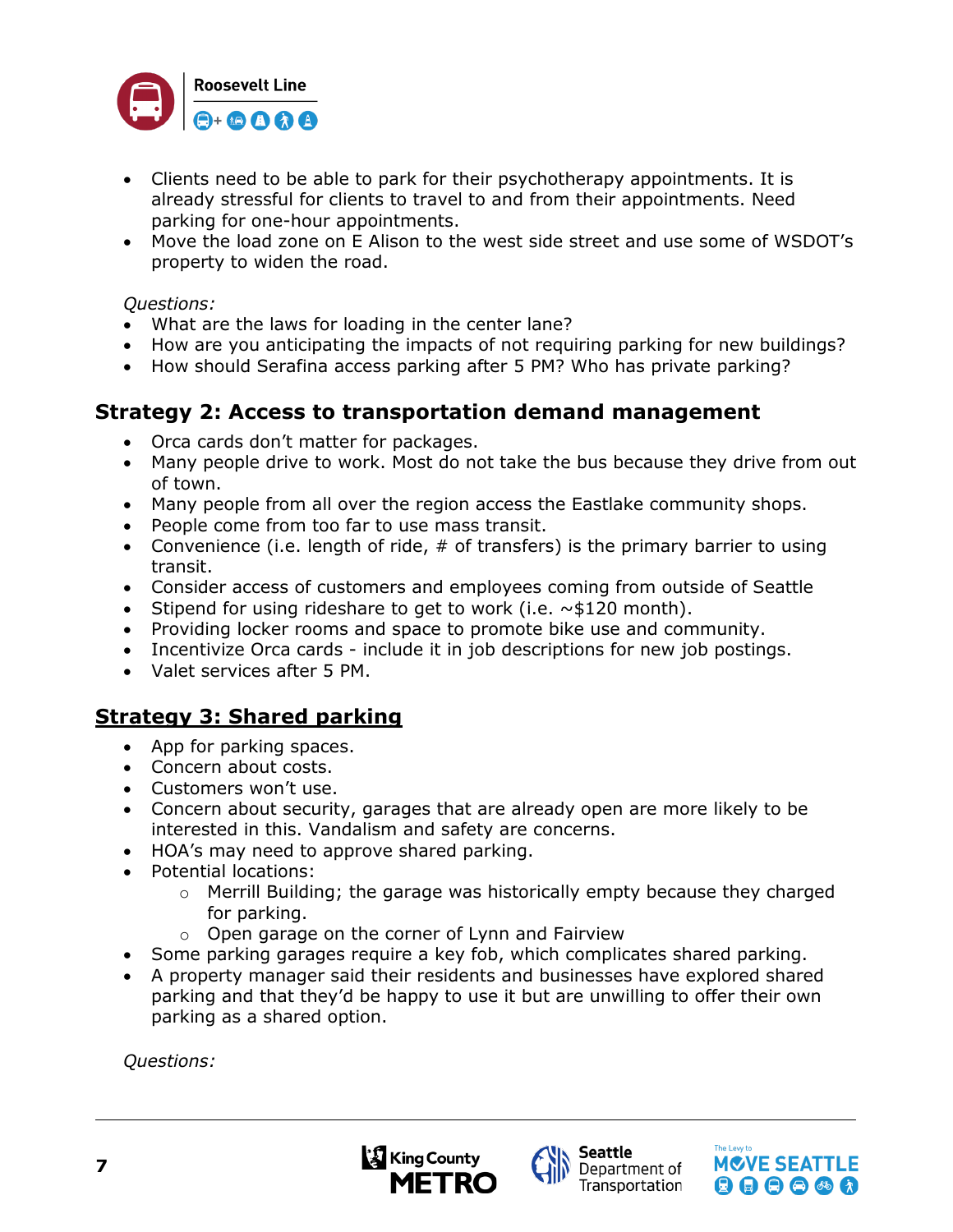

• Wasn't there a law recently passed that impacts the taxes on shared parking? How does that make shared marking more or less attractive?

### **Strategy 4: Restricted Parking Zone 8 updates**

- If parking is removed on Eastlake, then RPZ needs to allow for customers.
- Five office buildings use  $\sim$ 320 stalls, it is fully utilized during the day. Noise complaints (after 10 PM) with car doors closing in neighborhoods and alleys.
- RPZ should include employees and parking for some retail businesses.
- RPZ works well for hair salons, coffee shops, and post offices for package loading.
- Would like to see more of the area restricted to 2 hours for those without permits to encourage more turnover (e.g. behind Group Health).
	- Prefer 2 hours over 4 hours during the day. Might need longer time frames at night.

*Questions:*

- Can the city provide information/encouragement for not owning a car to new residents instead of just an RPZ pass?
- Can we ban new construction from purchasing RPZ permits?
- How do we utilize this and other strategies to help alleviate high volume events in the neighborhood from venues like the College Club and Lake Union Café?
- Where are customers going to park? The majority of side streets are all zoned parking so that doesn't work.

Miscellaneous comments:

- In the South end of Eastlake, there is a large volume of people who live north or in Bellevue that are parking in the neighborhood and then catching transit downtown.
- Perception is that businesses in Roosevelt shut down because of the change in parking.
- Concerned about the reduction in stops within Eastlake because of accessibility, particularly for elderly community members. Ideally, there'd be no more than 3- 4 blocks between stops, which translates to 2-3 of Eastlake's superblocks.
- Reliability is important. Often see three Route 70 buses go by in a row. Perception is this is because of delays and infrastructure downtown as opposed to within Eastlake.
- For Eastlake, the proposed improvements in transit time are less because people aren't riding the entire route. The increase is not enough to outweigh the costs.
- Several attendees regularly bike in the neighborhood and acknowledged Eastlake Ave E. is currently a scary road to bike on.
- Support for turn lane at Furman.
- Potential to add parking at the space that was previously a fire station.
- The recent overnight parking study was when a lot of the apartments are empty because of the summer holidays.